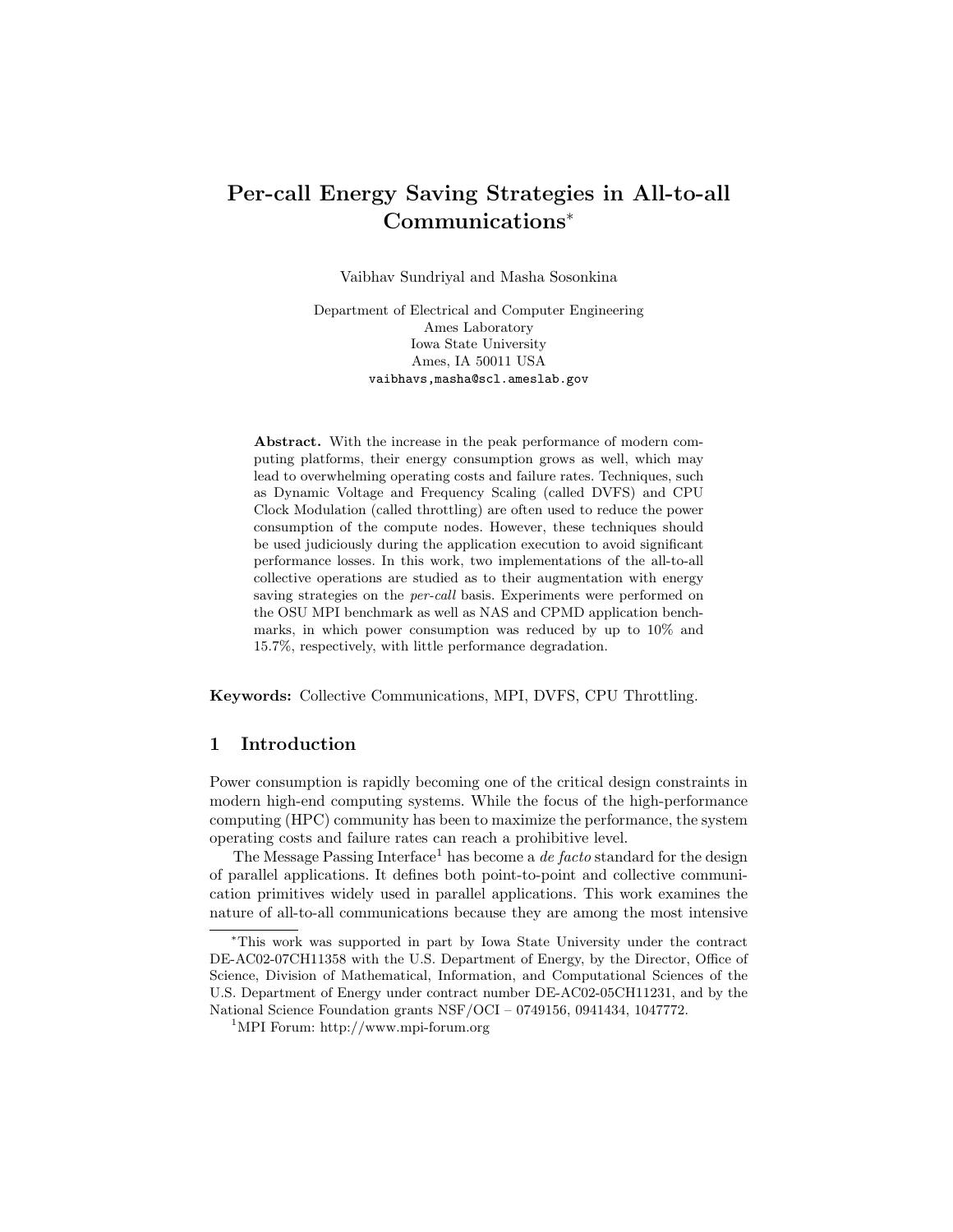and time consuming collective operations while being wide-spread in parallel applications. By definition, a collective operation requires the participation of all the processes in a given communicator. Hence, such operations incur a significant amount of the network phase during which there exist excellent opportunities for applying energy saving techniques, such as DVFS and CPU throttling.

The all-to-all operation is studied here on the per-call (fine-grain) basis as opposed to a "black-box" approach, which treats communication phase as indivisible operation contributing to the parallel overhead. In this work, the energy saving strategies are incorporated within the existing all-to-all algorithms.

CPU Throttling and DVFS in Intel Architectures. The current generation of Intel processors provides various P-states for DVFS and T-states for throttling. In particular, the Intel "Core" microarchitecture, which provides four P-states and eight T-states from  $T_0$  to  $T_7$ , where state  $T_j$  refers to introducing j idle cycles per eight cycles in CPU execution. The delay of switching from one Pstate to another can depend on the current and desired P-state and is discussed in [2]. The user may write a specific value to Model Specific Registers (MSR) to change the P- and T-states of the system.

Infiniband has become one of most popular interconnect standard marking its presence in more that  $43\%$  of the systems in the TOP  $500^2$  list. Several network protocols are offloaded to the Host Channel Adapters (HCA) in an Infiniband<sup>3</sup> network. Here, MVAPICH<sup>4</sup> implementation of MPI, which is designed for Infiniband networks, is considered. MVAPICH2 uses "polling" communication mode by default since a lower communication overhead is incurred with polling when an MPI process constantly samples for the arrival of a new message rather than the with "blocking", which causes CPU to wait for an incoming message.

#### 1.1 Effect of CPU Throttling on Communication

Since point-to-point communication operations underlie collectives, it is reasonable to analyze the CPU throttling effects on them first. Fig. 1(a) shows the point-to-point internode communication times for the communicating processes at T-states  $T_0$  and  $T_5$ . Similarly, Fig. 1(b) depicts the change in intranode communication time for the states  $T_0$  and  $T_1$ . It can be observed that the effect of throttling on internode communication is minimal. In fact, the average performance loss was just 5% at state  $T_5$  for various message sizes. However, introducing just one idle cycle per eight cycles degrades the intranode communication considerably (about 25%). This is expected since intranode communication uses more CPU cycles for a message transfer whereas in internode transfers RDMA offloads a large part of the communication processing to the NICs [13].

The difference between the intra- and inter-node message transfer types with respect to CPU throttling becomes the basis for the energy saving strategy

 $^{2}$ http://www.top500.org/

<sup>3</sup>http://www.infinibandta.org/

<sup>4</sup>http://mvapich.cse.ohio-state.edu/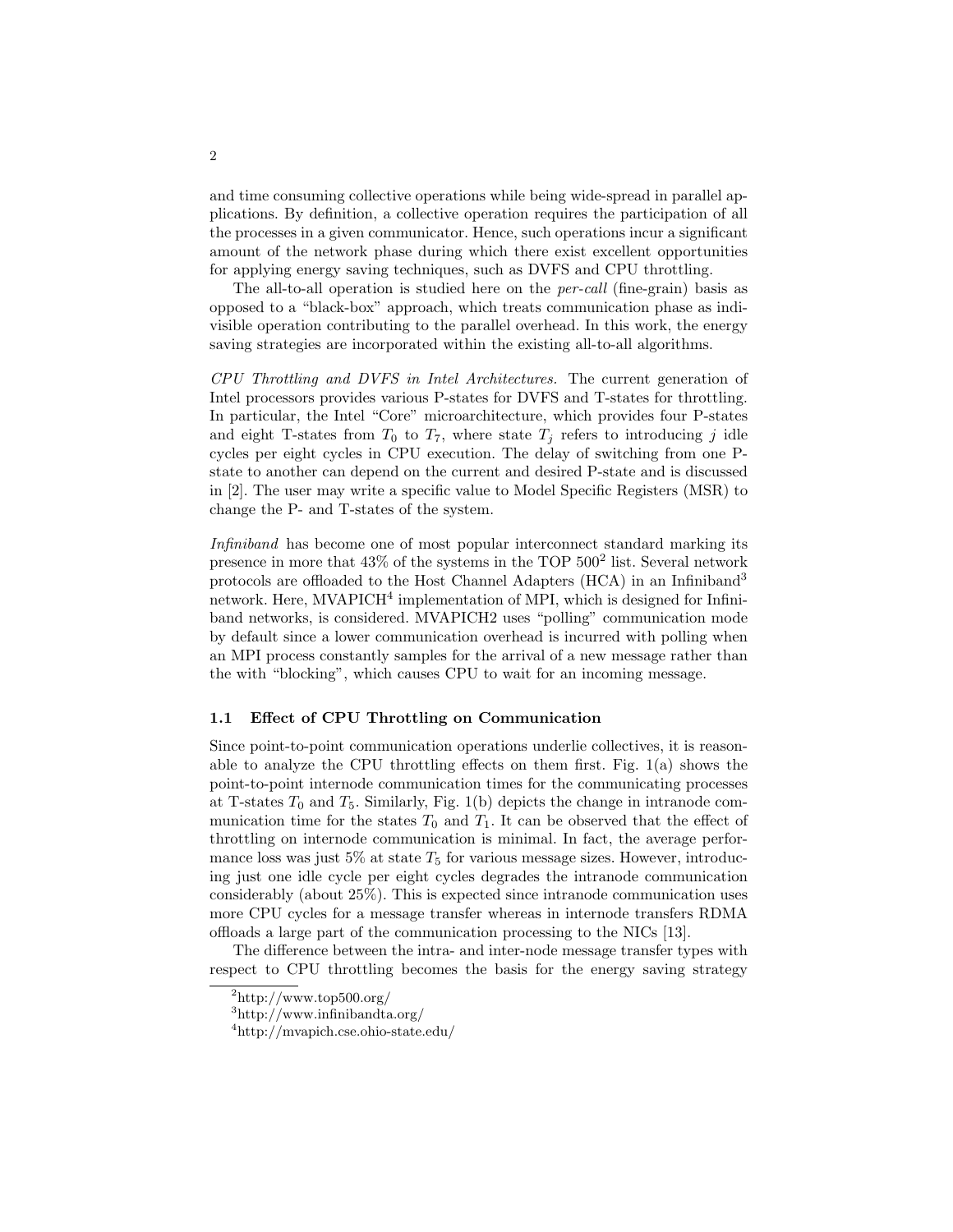proposed in this work. The appropriate T-state is selected depending on the communication type of all the cores in a socket. The Intel Xeon processor, which is used in this work, supports DVFS and throttling only on the socket level rather than on the core level of granularity. Hence, the lowest  $T\text{-State }T_0$  is chosen for all the cores when at least one core on a socket is in the intranode communication. Conversely, a higher throttling state  $T_5$  is selected when all the cores on a socket perform internode communication. In the experiments, a throttling higher than  $T<sub>5</sub>$  resulted in a significant performance loss, which is not desirable since the aim is to minimize the energy consumption without sacrificing the performance. However, if all the socket cores are idle during the collective operation, then they can be throttled at the highest state  $T<sub>7</sub>$ . To summarize,

- $\circ$  All cores communicate internode  $\rightarrow$   $T_5$ ;
- $\circ$  At least one core communicates intranode  $\rightarrow$   $T_0$ ;
- $\circ$  None of the cores communicate  $\rightarrow$   $T_7$ .



Fig. 1. Point-to-point communication with throttling (a) internode (b) intranode.

The rest of the paper is organized as follows. Section 2 describes the proposed energy savings in the all-to-all operation. Section 3 shows experimental results while Sections 4 and 5 provide related work and conclusions, respectively.

## 2 All-to-all Energy Aware Algorithm

MVAPICH2 implementations of all-to-all are considered in this work. They are based on three algorithms: 1) Bruck Index [14], used for small — less than 8KB — messages with at least eight participating processes; 2) Pairwise Exchange, used for large messages and when the number of processes is a power of two; 3) Send To rank  $i+k$  and Receive From rank  $i-k$ , used for all the other processor numbers and large messages. These algorithms are referred further in text as BIA, PEA, and STRF, respectively.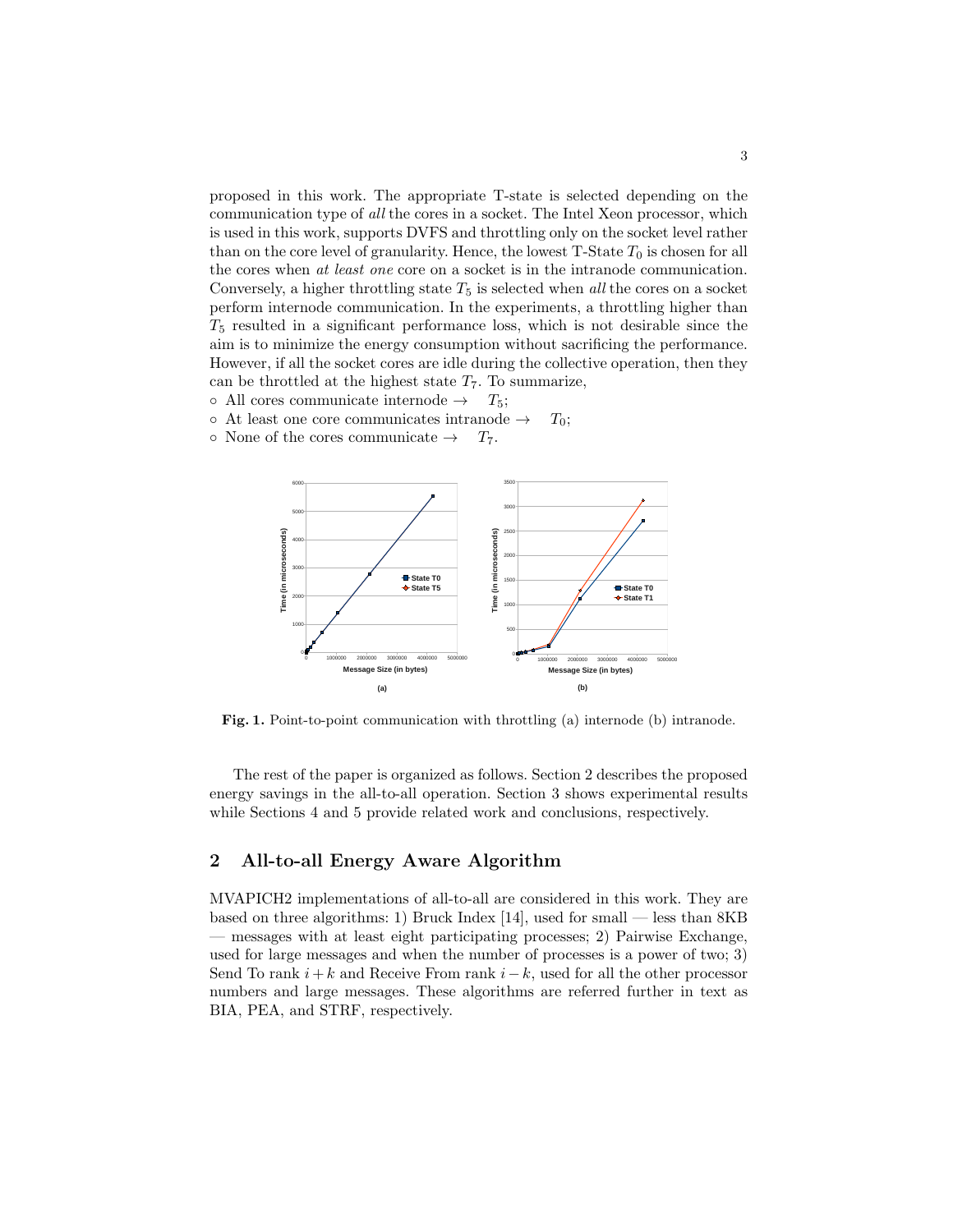Bruck Index first does a local copy with the upward shift of the data blocks from the input to output buffer. Specifically, a process with the rank  $i$  rotates its data up by i blocks. The communication starts such that, for all the  $p$  communicating processes in each communication step  $k$   $(0 \leq k < \lceil \log_2 p \rceil)$ , process i,  $(i = 0, \ldots, p-1)$ , sends to  $(i + 2<sup>k</sup>) \mod p$  (with wrap-around) all those data blocks whose kth bit is 1 and receives from  $(i - 2<sup>k</sup>)$  mod p. The incoming data is stored into the blocks whose kth bit is 1. Finally, the local data blocks are shifted downward to place them in the right order. Fig. 2 shows a cluster having  $N = 3$  nodes with  $c = 8$  cores each placed on two sockets and the total number of processes  $p = 8N$ . The rank placement is performed in block manner using consecutive core ordering. Note that, until the kth step where  $2^k < c$ , the communication is still intranode for any socket in the cluster, considering all the cores on a socket collectively. However, after the kth step, the communication becomes purely internode for all the participating cores. Thus, from this step on, the throttling level  $T_5$  may be applied to all the cores without incurring a significant performance loss.



Fig. 2. First four communication steps in the Bruck Index all-to-all algorithm on three nodes with two sockets (shown as rectangles) and eight cores (ovals) each. Internode communications are shown as straight slanted lines across the node boundaries.

"Send-To Receive-From" and Pairwise Exchange. For the block placement of ranks, in each step  $k$   $(1 \leq k < p)$  of STRF, a process with rank i sends data to  $(i + k)$  mod p and receives from  $(i - k + p)$  mod p. Therefore, for the initial and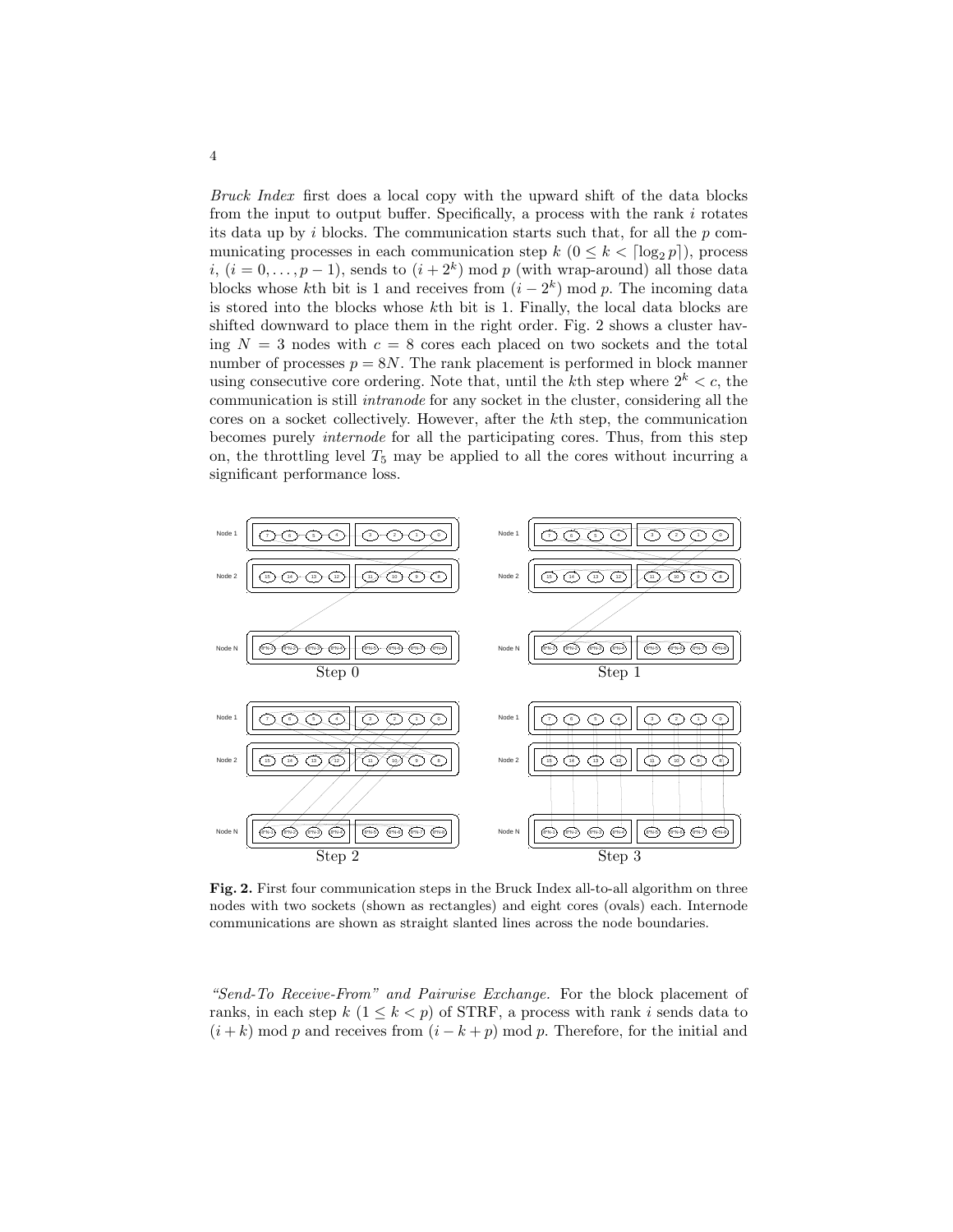the final  $c-1$  steps, the communications are not purely internode. The PEA uses exclusive-or operation to determine the rank of processes for data exchange. It is similar to the BIA in terms of communication phase since after step  $k$  where  $k = c$ , the communication operation remains internode until the end.

Energy Saving Strategy. Because all three algorithms exhibit purely internode communications at a certain step  $k$ , the following energy saving strategy may be applied in stages to each of them.

Stage 1 At the start of all-to-all, scale down the frequency of all the cores involved in the communication to the minimum.

- **Stage 2** During the communication phase, throttle all the cores to the state  $T_5$ in step  $k$  if
	- $\circ$  BIA:  $2^k \geq c$ ,
	- $\circ$  STRF:  $c \leq k < p c$ .
	- $\circ$  PEA:  $k > c$ .

**Stage 3** For STRF: throttle to state  $T_0$  at the communication step  $k = p - c$ . **Stage 4** At the end of all-to-all, throttle all the cores to state  $T_0$  (if needed) and restore their operating frequency to the maximum.

Rank Placement Consideration. MVAPICH2 provides two formats of rank placements on multicores, namely block and cyclic. In the block strategy, ranks are placed such that any node  $j$   $(j = 0, 1, ..., N - 1)$  contains ranks from  $c \times j$  to  $c \times (j+1)-1$ . In the cyclic strategy, all the ranks i belong to j if (i mod N) equals j. The block rank placement calls for only two DVFS and throttling switches in the proposed energy saving strategy, and thus minimizes the switching overhead. In the cyclic rank placement, however, after a fixed number of steps the communication would oscillate between intra- and inter-node, requiring a throttling switch at every such step. Therefore, the block rank placement has been considered for the energy savings application.

#### 2.1 Power Consumption Estimates

Let a multicore compute node has frequencies  $f_i$ ,  $(i = 1, \ldots, m)$ , such that  $f_1 < \ldots < f_m$ , and throttling states  $T_j$ ,  $(j = 0, 1, \ldots, n)$ . When all the c cores of the node execute an application at frequency  $f_i$ , each core consumes the dynamic power  $P_i$  proportional to  $f_i^3$ . Let  $P_{ij}$  be the dynamic power consumed by the entire node at the frequency  $f_i$  and throttling state  $T_j$ ,  $P_s$  be the total static power consumption, and  $P_d$  be the dynamic power consumption of the compute node components, such as memory, disk, and NIC, which are different from the processor. Then, the power consumption with no idle cycles (at  $T_0$ ) may be assumed as  $P_{i0} = c \times P_i + P_s + P_d$ , so, at  $T_j$ , it is

$$
P_{ij} = \frac{j \times (P_s + P_d) + (n - j)(P_{i0})}{n} \,. \tag{1}
$$

The  $P_{i0}$  expression serves just to give an idea of the effect of frequency scaling on power consumption. It may vary with the application characteristics since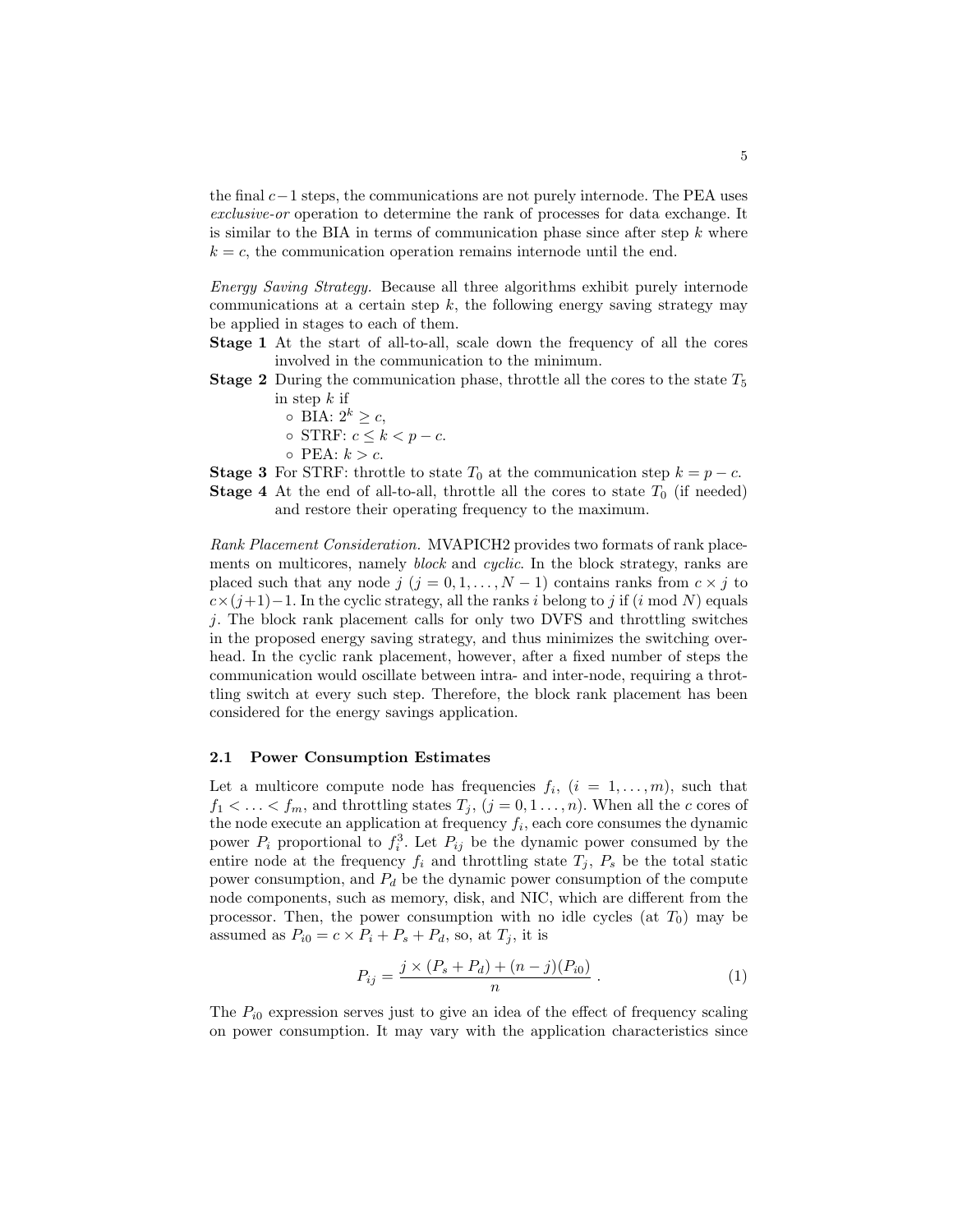each application may have a different power consumption pattern depending its utilization of the compute node components.

Bruck Index Algorithm. Let  $t_{intra}$  and  $t_{inter}$  be the time to transfer a singe byte of data in an intra node and inter node message transfer respectively. Let  $C_{net}(x)$ and  $C_{mem}(y)$  be the parameters to consider the effect of network and memory contention where  $x$  and  $y$  processes are involved in inter node and intra node message transfer within a node respectively. Also, consider  $O_{dvfs}$  and  $O_{throttle}$ be the overheads associated with a frequency scaling and throttling switch. So for a cluster having N nodes, each node having  $c$  cores, an all-to-allmessage exchange of total M bytes will undergo communication in two stages. In the first stage message transfers are both inter and intra node in nature. The total communication time for the first stage, can be written as,

$$
T_{B1} = O_{dvfs} + \sum_{i=1}^{t} max(t_{intra}C_{mem}(c-2^{i-1})\frac{M}{2}, t_{inter}C_{net}(2^{i-1})\frac{M}{2}), \quad (2)
$$

where  $t = \lceil \log_2 c \rceil$ . In the second stage of the all-to-alloperation, all the message transfers are inter node in nature and the time spent in this phase can be expressed as,

$$
T_{B2} = 2 \times O_{throttle} + (r - t)(t_{inter} + O_5(\frac{M}{2}))C_{net}(c)\frac{M}{2} + O_{dvfs},
$$
 (3)

where  $r = \lceil \log_2 p \rceil$  and  $O_j(\frac{M}{2})$  is the increase in the inter node transfer time for a message size  $\frac{M}{2}$ , due to throttling state  $T_j$ .

The power consumption during the first stage of the communication is  $P_{10}$ across a node, since the execution is at the minimum frequency and no throttling is applied. Whereas in the second stage, the power consumption is  $P_{15}$  as throttling level  $T_5$  is applied. Therefore the average power consumption for the proposed algorithm can be expressed as ,

$$
\bar{P}_B = \frac{P_{10}T_{B1} + P_{15}T_{B2}}{T_{B1} + T_{B2}}.\tag{4}
$$

As the number of nodes increase in a cluster, the communication time for the second stage dominates and hence the average power consumption approximately becomes  $P_{15}$ .

STRF. For this algorithm, communication takes place in three stages where in the the first and third stage, intra node and inter node message transfers take place and in second stage, message transfers are purely inter node.The communication time for the first and third stage can be expressed as,

$$
T_{S1} = T_{S3} = O_{dvfs} + \sum_{i=1}^{c-1} max(t_{intra}C_{mem}(c-i) \frac{M}{p}, t_{inter}C_{net}(i) \frac{M}{p}).
$$
 (5)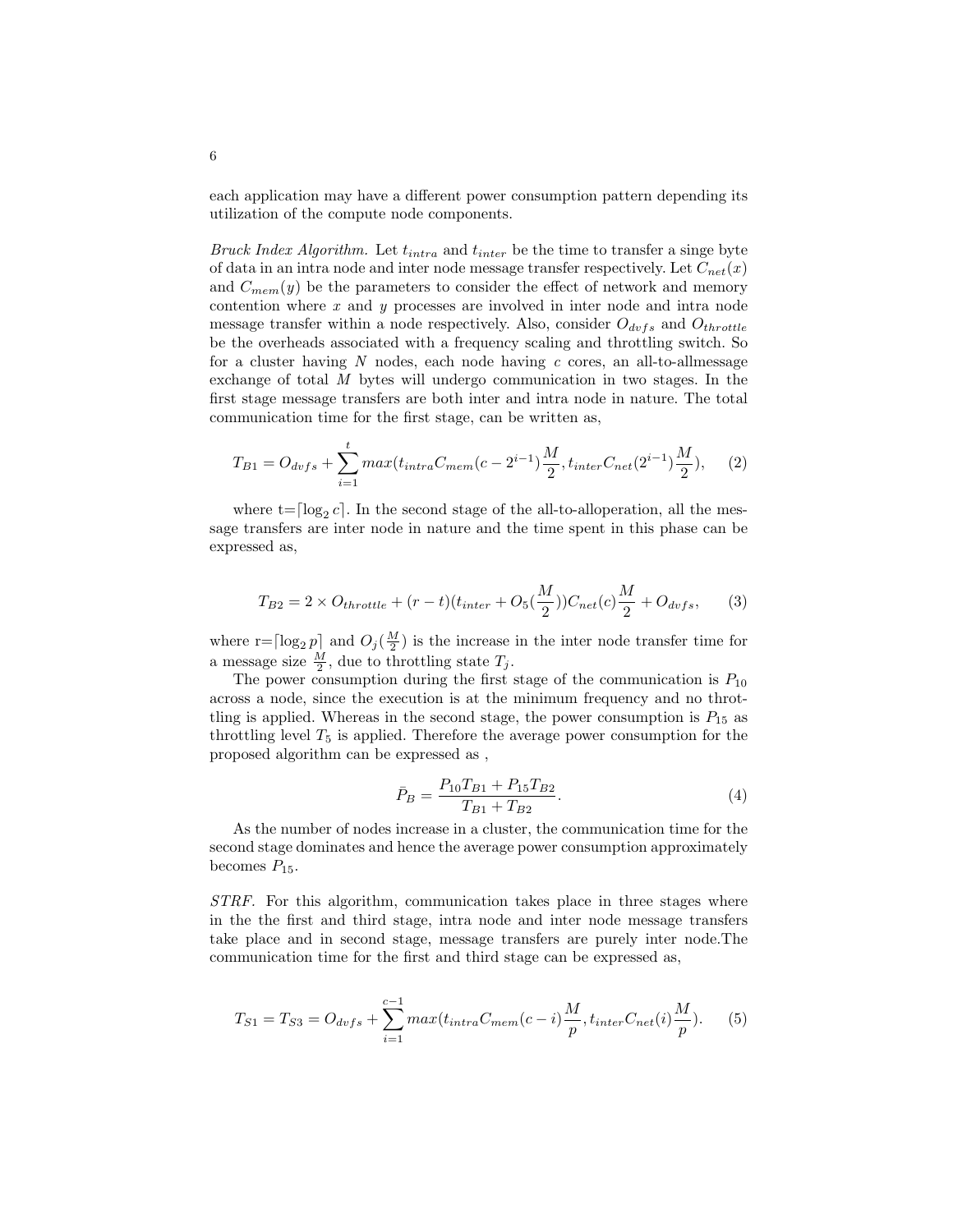The communication time for stage 2 can be expressed as,

$$
T_{S2} = 2 \times O_{throttle} + (p + 1 - 2 \times c)(t_{inter} + O_5(\frac{M}{p}))C_{net}(c)\frac{M}{p}.
$$
 (6)

So, the average power consumption for the proposed energy saving algorithm when STRF algorithm is used for all-to-alloperation is,

$$
\bar{P}_S = \frac{2 \times P_{10} T_{S1} + P_{15} T_{S2}}{2 \times T_{S1} + T_{S2}}.
$$
\n(7)

Similar to the BIA, the execution time for the second stage dominates the total execution time for all-to-alloperation in the STRF algorithm and therefore, the average power consumption is close to  $P_{15}$ .

## 3 Experimental Results

The computing platform used comprises ten Infiniband-connected compute nodes, each of which has 16 GB of main memory and two Intel Xeon E5450 Quad core processors arranged as two sockets with the operating frequency ranging from 2.0 GHz to 3.0 GHz and the eight levels of throttling from  $T_0$  to  $T_7$ . For measuring the node power and energy consumption, a Wattsup<sup>5</sup> power meter is used with a sampling rate of 1 Hz. Due to such a low measuring resolution, a large number of all-to-all operations have to be performed.

OSU MPI Benchmarks. This set of benchmarks<sup>6</sup> are used here to determine the change in execution time and power consumption of "stand alone" all-to-all operations. From Fig. 3(right), it can be observed that the execution time for all-to-all has very low performance penalty when the proposed energy savings are used. The average performance loss observed for various message sizes was just 0.97% of that for the Full power case. While somewhat higher than in the DVFS only case, which was 0.5%, it is quite acceptable taking into the consideration large reductions in the power consumption achieved (Fig. 3(left)) with the Proposed strategy. Note, however that, in all the cases, the power consumption increases with the message size since the memory dynamic power consumption increases because of message copying [13]. Similar power reductions have been obtained for the all-to-all-vector operation.

The static power consumption  $P_s$  of a node was around 150 watts as measured by the Wattsup power meter. The most significant contribution to the dynamic power consumption  $P_d$  of the components in a node apart from the processor, comes from the memory. For measuring memory dynamic power consumption, an extrapolation method discussed in [7] was used since each node has four modules of 4 GB each. So, the memory dynamic power consumption,  $P_d$  was

<sup>&</sup>lt;sup>5</sup>https://www.wattsupmeters.com

<sup>6</sup>OSU MPI Benchmarks: http://mvapich.cse.ohio-state.edu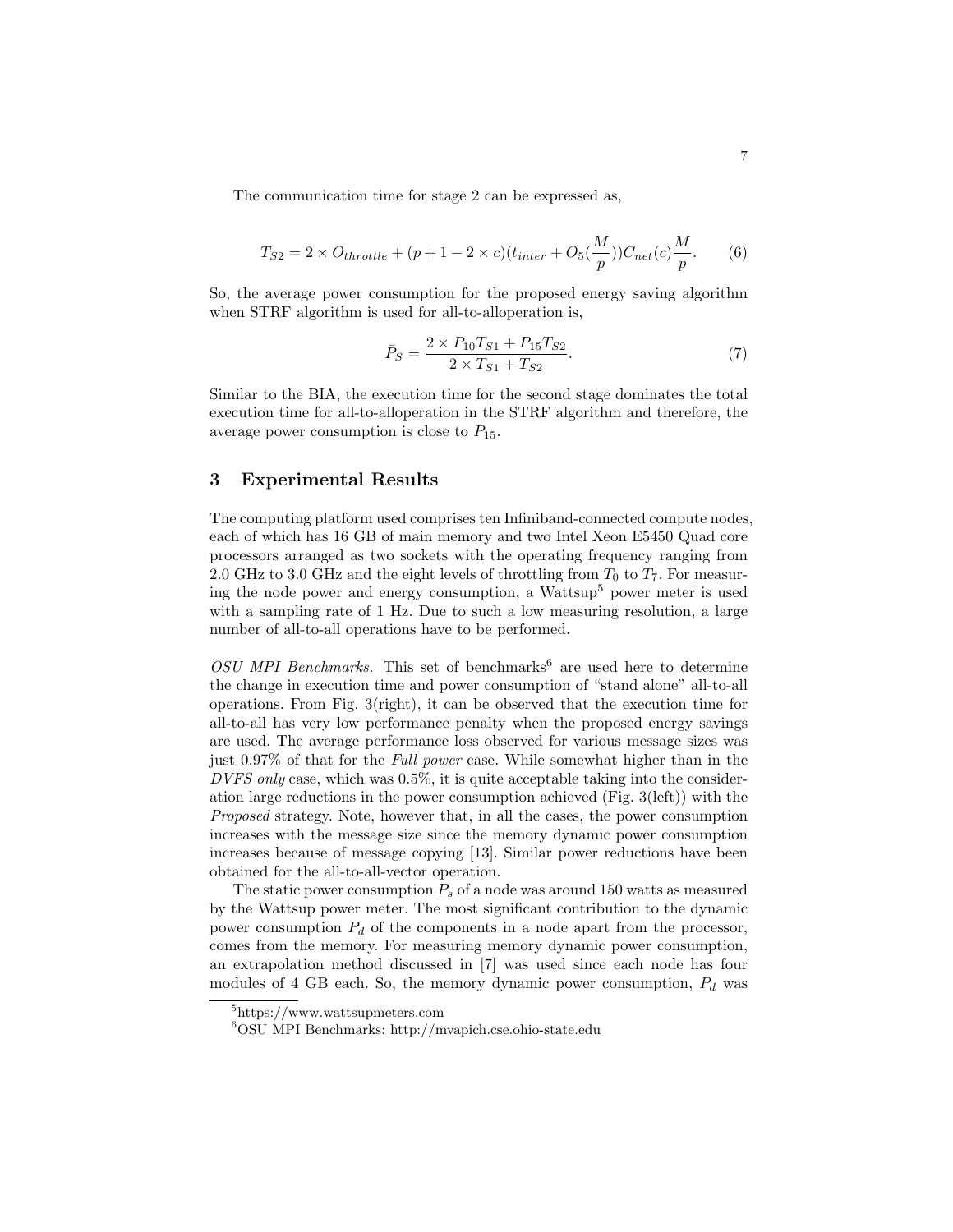determined to be around 20 watts. When the all-to-all message exchange is for 1 MB,  $P_{15}$  can be calculated as,

$$
P_{15} = \frac{5 \times (150 + 20) + 3 \times 222}{8} = 189.5.
$$
 (8)

It can be observed from Fig. 3(right) that the value of  $P_{15}$  calculated in (8) is close to the value of average power consumption for an all-to-all message exchange of 1 MB.



Fig. 3. The all-to-all execution time on 80 processes (left) and the power consumption across a compute node (right) for the three cases: Executing at the highest frequency and no throttling (Full power); Only frequency scaling without throttling (DVFS only); and Using the proposed energy saving strategies (Proposed).

CPMD and NAS Application Benchmarks CPMD (CarParrinello Molecular Dynamics)<sup>7</sup> is a ab-initio quantum mechanical molecular dynamics technique using pseudopotentials and a plane wave basis set. Eleven input sets are used here. MPI Alltoall is the key collective operation in CPMD. Since most messages have the sizes in the range of 128 B to 8 KB, the BIA is used. From the NAS benchmarks [1], FT and IS Class C benchmarks are chosen because they use the all-toall operation. Fig. 4 shows the execution time and energy consumption of CPMD and NAS benchmarks on 80 and 64 processes, respectively, normalized to the Full power case. For the CPMD with the Proposed strategies, the performance loss ranges from 0.4% to 4.3% averaging 2.78% leading to the energy savings in the range of 9.8% to 15.7% (13.4% on average). For the NAS, the performance loss ranges from 1.1% to 4.5% and the average energy savings are about 10%. Hence, the benchmark applications tested suffer from little performance loss and have significant energy savings.

<sup>7</sup>CPMD Consortium: http://www.cpmd.org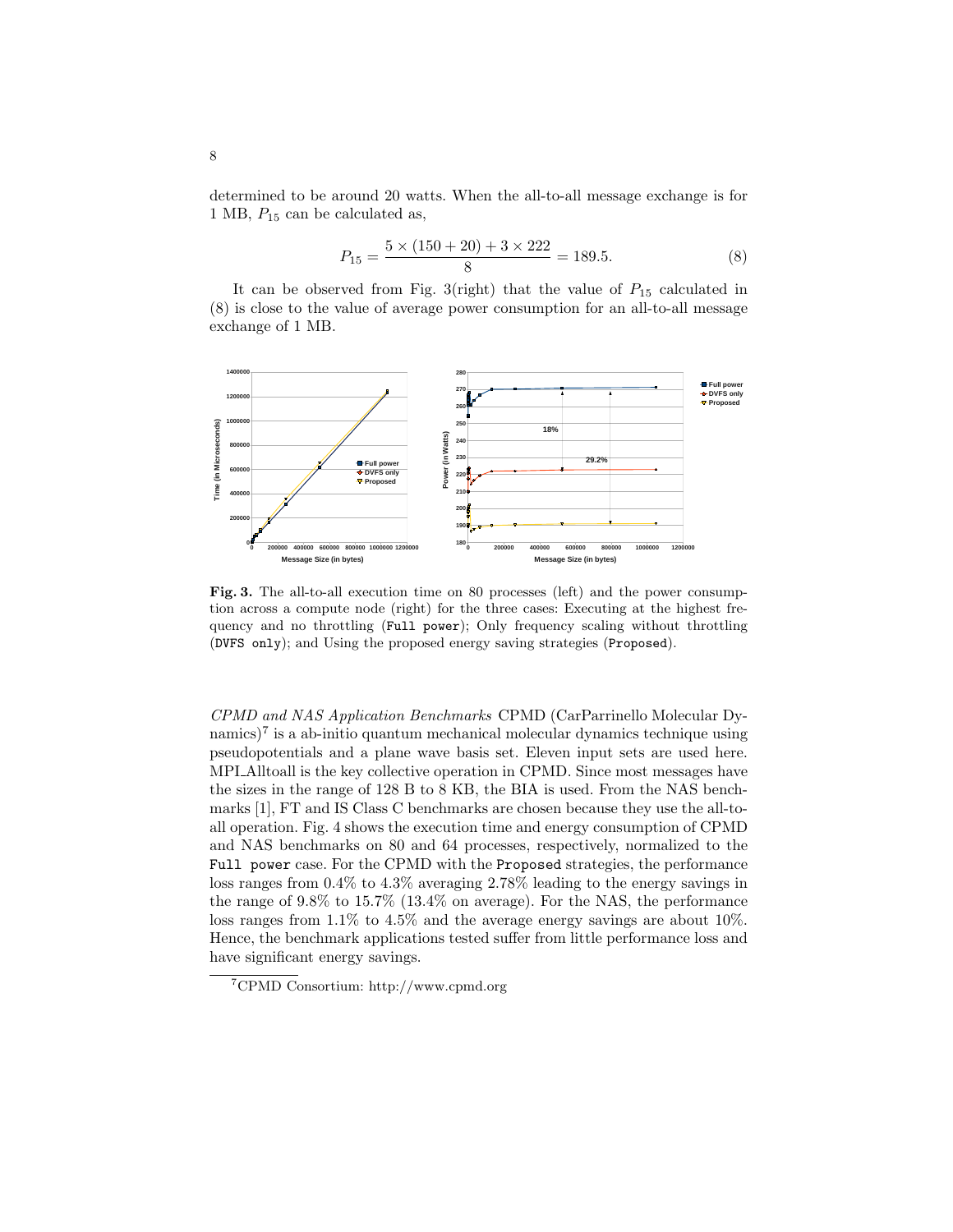

Fig. 4. Execution time (up) and energy consumption (down) of 11 CPMD inputs on 80 processors and of NAS benchmarks on 64 processes for the DVFS only and Proposed cases normalized to the Full power.

## 4 Related Work

In [13], authors study the power efficiency and communication performance of RDMA over TCP/IP and conclude that RDMA performs better for the both cases. The energy efficiency delivered by the modern interconnects in high performance clusters is discussed in [4]. The communication phase characterization to obtain energy savings by using DVFS is done in [3][5][6]. Performance counter based algorithms for determining stall cycles to save energy are used in [11][10][8]. In [9], authors have developed a tool which estimates power consumption characteristics of a parallel application in terms of various CPU components. In [12], algorithms to save energy in the collectives, such MPI Alltoall and MPI Broadcast, are proposed. However, they differ significantly with the approach presented in this paper. Specifically, [12] assumes that throttling has a negative effect on internode communication. Thus, the authors of [12] redesign the all-to-all operation, such that a set of sockets does not take part in communication a some point of time, and thus, may throttled. But as the number of cores within a node keep on increasing, this approach of forcing the sockets to remain idle during communication, can introduce significant performance overheads. The power saving achieved in [12] are be equivalent to executing the two sockets in a node at the minimum frequency and throttling state  $T_4$ , whereas the approach proposed here achieves better power saving by keeping both sockets at minimum frequency and throttling to a higher state  $T_5$ . The detailed experimental comparison of the two algorithms is left as future work.

## 5 Conclusions

Energy-saving strategies have been proposed for the all-to-all operation and implemented as the MPI Alltoall collective in MVAPICH2 without modifying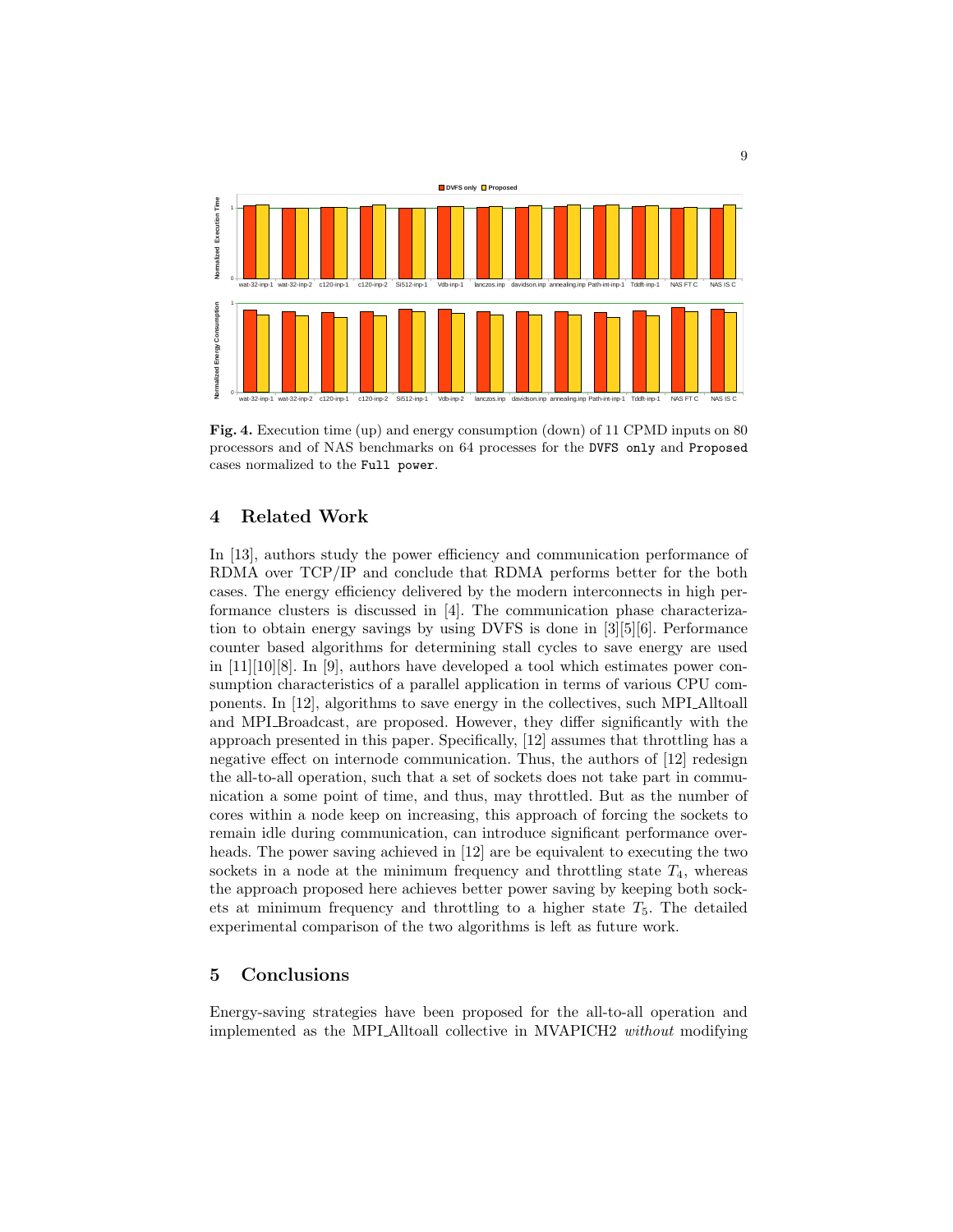the standard algorithms used to perform this operation. The sensitivity of interand intranode message transfers to CPU throttling has been assessed, and it was observed that throttling has almost no negative effect on the performance of internode communications. Thus, both DVFS and CPU throttling were applied in the appropriate communication steps within three different all-to-all algorithms used by MVAPICH2. The experiments demonstrate that the proposed strategies can deliver up to 15.7% energy savings, without introducing significant performance overhead for the CPMD and NAS application benchmarks, which reflect the potential beneficial effect on scientific applications in general.

Similar energy saving strategies may be extended to other collectives including reduction operations. Furthermore, as the number of cores within a node keeps increasing, the opportunity of applying throttling in intranode communication must be also explored. The point-to-point operations should also be studied for energy savings since many modern architectures may support socket level DVFS and CPU throttling.

## References

- 1. D. H. Bailey et al. The nas parallel benchmarks-summary and preliminary results. In Proceedings of the 1991 ACM/IEEE conference on Supercomputing, Supercomputing '91, pages 158–165, New York, NY, USA, 1991. ACM.
- 2. J. Park et al. Accurate modeling and calculation of delay and energy overheads of dynamic voltage scaling in modern high-performance microprocessors. In Low-Power Electronics and Design (ISLPED), 2010 ACM/IEEE International Symposium on, pages 419–424, 2010.
- 3. M. Y. Lim et al. Adaptive, transparent frequency and voltage scaling of communication phases in mpi programs. In Proceedings of the 2006 ACM/IEEE conference on Supercomputing, SC '06, New York, NY, USA, 2006. ACM.
- 4. R. Zamani et al. A feasibility analysis of power-awareness and energy minimization in modern interconnects for high-performance computing. In Proceedings of the 2007 IEEE International Conference on Cluster Computing, CLUSTER '07, pages 118–128, Washington, DC, USA, 2007. IEEE Computer Society.
- 5. V. W. Freeh et al. Exploring the energy-time tradeoff in mpi programs on a power-scalable cluster. In Proceedings of the 19th IEEE International Parallel and Distributed Processing Symposium (IPDPS'05) - Papers - Volume 01, IPDPS '05, pages 4.1–, Washington, DC, USA, 2005. IEEE Computer Society.
- 6. V. W. Freeh et al. Using multiple energy gears in mpi programs on a power-scalable cluster. In Proceedings of the tenth ACM SIGPLAN symposium on Principles and practice of parallel programming, PPoPP '05, pages 164–173, New York, NY, USA, 2005. ACM.
- 7. Xizhou Feng, Rong Ge, and Kirk W. Cameron. Power and energy profiling of scientific applications on distributed systems. In Proceedings of the 19th IEEE International Parallel and Distributed Processing Symposium (IPDPS'05) - Papers - Volume 01, IPDPS '05, pages 34–, Washington, DC, USA, 2005. IEEE Computer Society.
- 8. R. Ge, X. Feng, W. Feng, and K.W. Cameron. CPU MISER: A performancedirected, run-time system for power-aware clusters. In Parallel Processing, 2007. ICPP 2007. International Conference on, page 18, 2007.